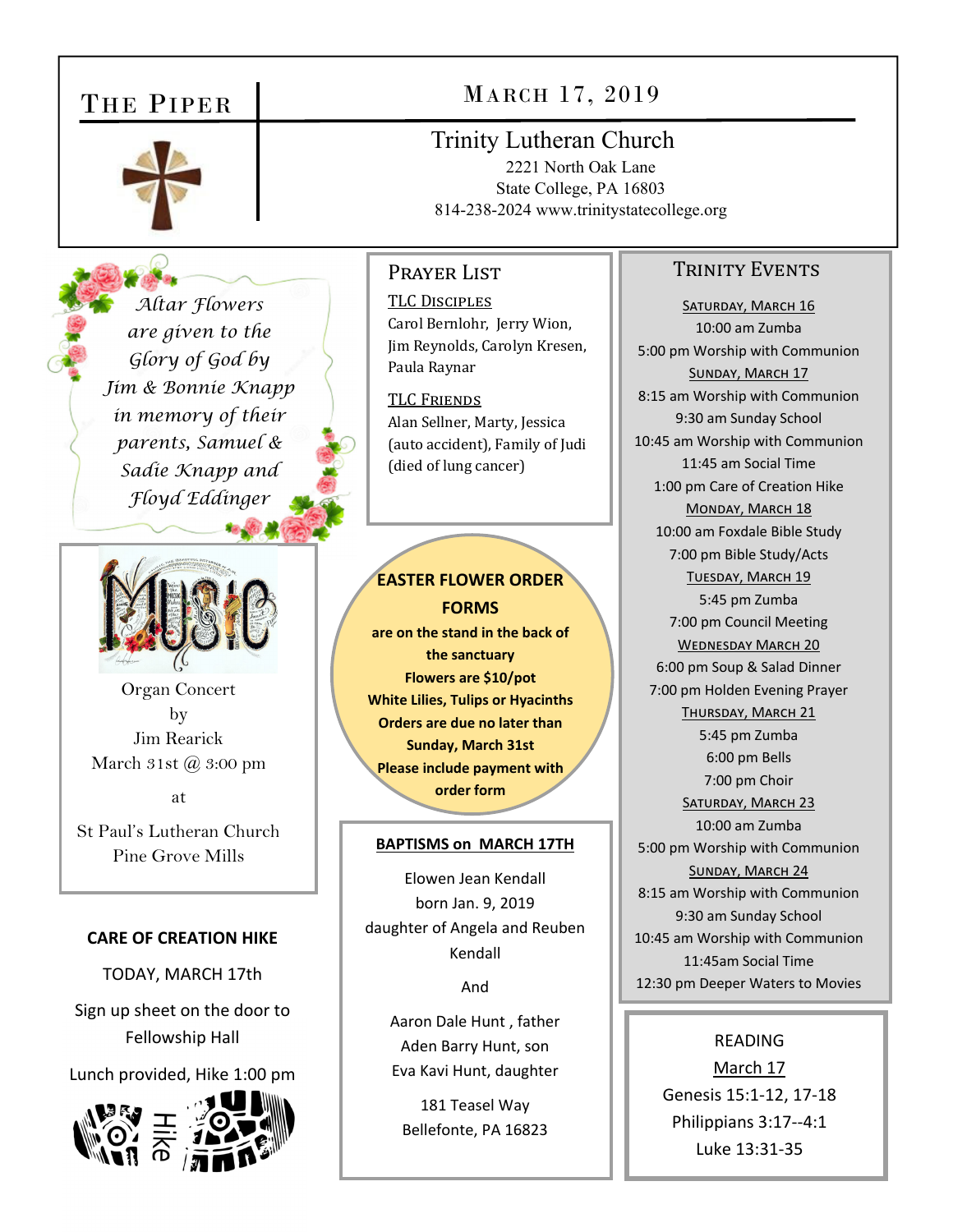Dear Sisters and Brothers in Christ,

Like you I receive lots of email, some I have requested but others have somehow found their way to my email. Many go straight to the Trash file, but some I find helpful, like this one. As we think about your children and young adults, this is a great article to ponder. Enjoy!

Peace,

Pastor Ron

## **How Boredom Changed One Girl's Life**

Tim Elmore

Ruby Kate Chitsey is only 11 years-old. Since she's so young, and has a working mom, she can't just run off the way some of her classmates do after school. So, Ruby Kate, often joins her mom at work. Her mother is a nurse practitioner at local nursing homes in Arkansas.

Needless to say, a kid can get bored in a nursing home.

Boredom, however, can lead to positive outcomes. Neuroscience tells us that in times of boredom, our brains can develop *creativity* and *empathy*. For Ruby Kate -- both happened the same day. She was in a sitting room and noticed a resident staring out the window intently, almost as if she was looking for something or for someone. The resident sat in a wheelchair, quiet and still. So--Ruby Kate approached her and asked what she was doing. She found out the old woman was watching her dog that she'd owned for 12 years, exit with a friend, not knowing if she'd ever see her dog again. For Ruby Kate, it was a sad moment. She knew it was expensive to get a pet-sitter to bring a dog by the nursing home each day.

This got Ruby Kate thinking: how many other nursing home residents couldn't afford simple things that brought them joy?

## **Boredom Became a Blessing**

This set Ruby in motion. She took an old notebook and began visiting these elderly folks and asking them what they missed the most from their former world. She call it their "Wish List" and asked residents for three wishes they wanted most. She got responses like:

- Fast Food My favorite candy bars - Paperback books - Magazines - Dr. Pepper - A cell phone - My pet Fresh fruit
- A better pillow

Once she had some tangible wishes, Ruby Kate was motivated to get their whishes fulfilled. She launched a Facebook page called: "Three Wishes for Ruby's Residents." Then, her mother helped her set up a GoFundMe account to help pay for those wishes.

In a relatively short amount of time, she had raised over \$70,000.

In fact, GoFundMe took note and named Ruby Kate "Kid Hero of the Month." Her mom got emotional watching her daughter take a boring day and turn it into something redemptive, in service to others who can't do it for themselves. Most elderly residents in nursing homes rely on Medicaid, leaving them just a small amount of money each month for spending. The system hopes for family members to make up the rest. The problem is -- many residents hove no family to visit them. So, with the money, Ruby makes trips to retail stores to pick up the items those elderly people wished for - then when she returns, she's a bit like Santa Claus.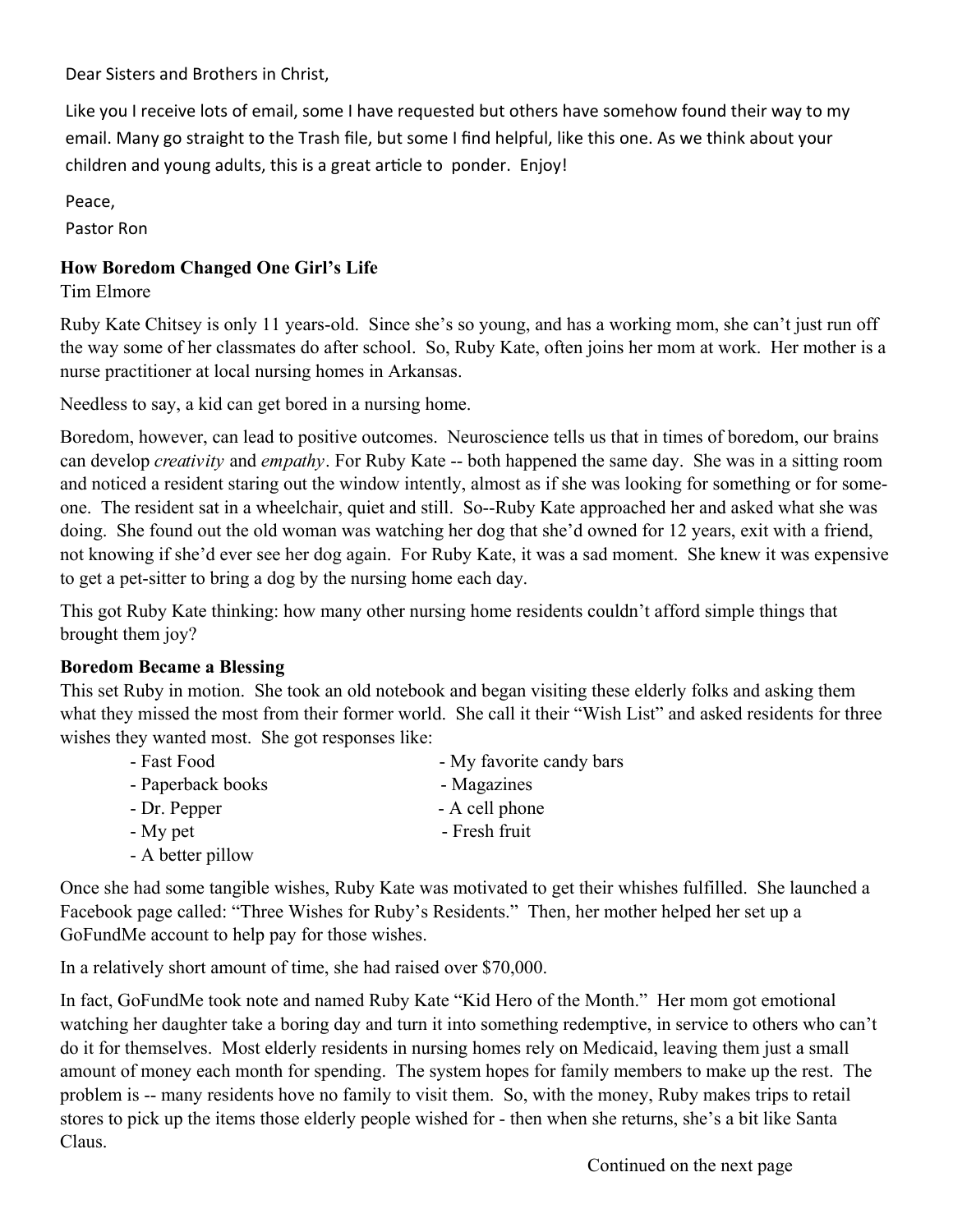Most residents rarely smile—but Ruby Kate made them melt. There were smiles. Tears. Hugs. Laughter. And, then, the idea grew.

Ruby Kate's mother jumped in to help. She recruited a 74-year-old resident, Marilyn Spurlock, who said, "I've been here so long, I no longer felt useful. This gives me something to do. It took away a lot of my depression because I felt worthless and couldn't do anything to help anybody. Now I can."

So What Can We Learn From This Young Leader?

- I think I spotted a few transferrable concepts from Ruby Kate's story:
- Teach students to view boredom as an ally—not an adversary.
- As students become bored, enable them to look outward—not inward.
- As they look outward, teach them to look and listen to the needs of others.
- As they spot a need, coach them to use what they have to meet that need.
- As they pursue meeting needs, help them see their own needs get met.

"I think Ruby's starting a movement," her mom said. "Recognizing a need and just doing something about it. This is just about their quality of life—bringing them joy." Wow. And to think it all started with a boring day.

(Tim Elmore is founder of "Growing Leaders"; go to www.growingleaders.com to learn more.)

# **NOMINATING TEAM**

As the current Council approaches the end of their three-year term of leadership, it is time to identify the next group of leaders for the Council. As we have done in the past, we again have a team of 4 disciples who will meet to review the membership, identify possible leaders and ask them to serve for the next three years. Traditionally the Nominating Team is comprised of two from the current council—Judy Walks Lankes and Laurette Gonet, have agreed to serve—and two at‐large members— Carol Smith and Kayla Smith have volunteered to serve. The team works with Pastor Ron. Should any of these disciples approach you to ask about serving on our Congregation Council, I ask that you give prayerful and careful consideration because the Team see leadership abilities in you!

Also, thanks to the four disciples who will serve as the Nominating Team.

# **ANNUAL CONGREGATIONAL MEETING**

Mark your calendars now and reserve the date for the Annual Congregational Meeting set for **Wednesday, May 8.**  All are invited to a congregational dinner at 6 pm in Fellowship Hall. The formal meeting will begin at 7 pm in the Worship Space. Watch for the Annual Bulletin of Reports that will be available some weeks before the meeting.